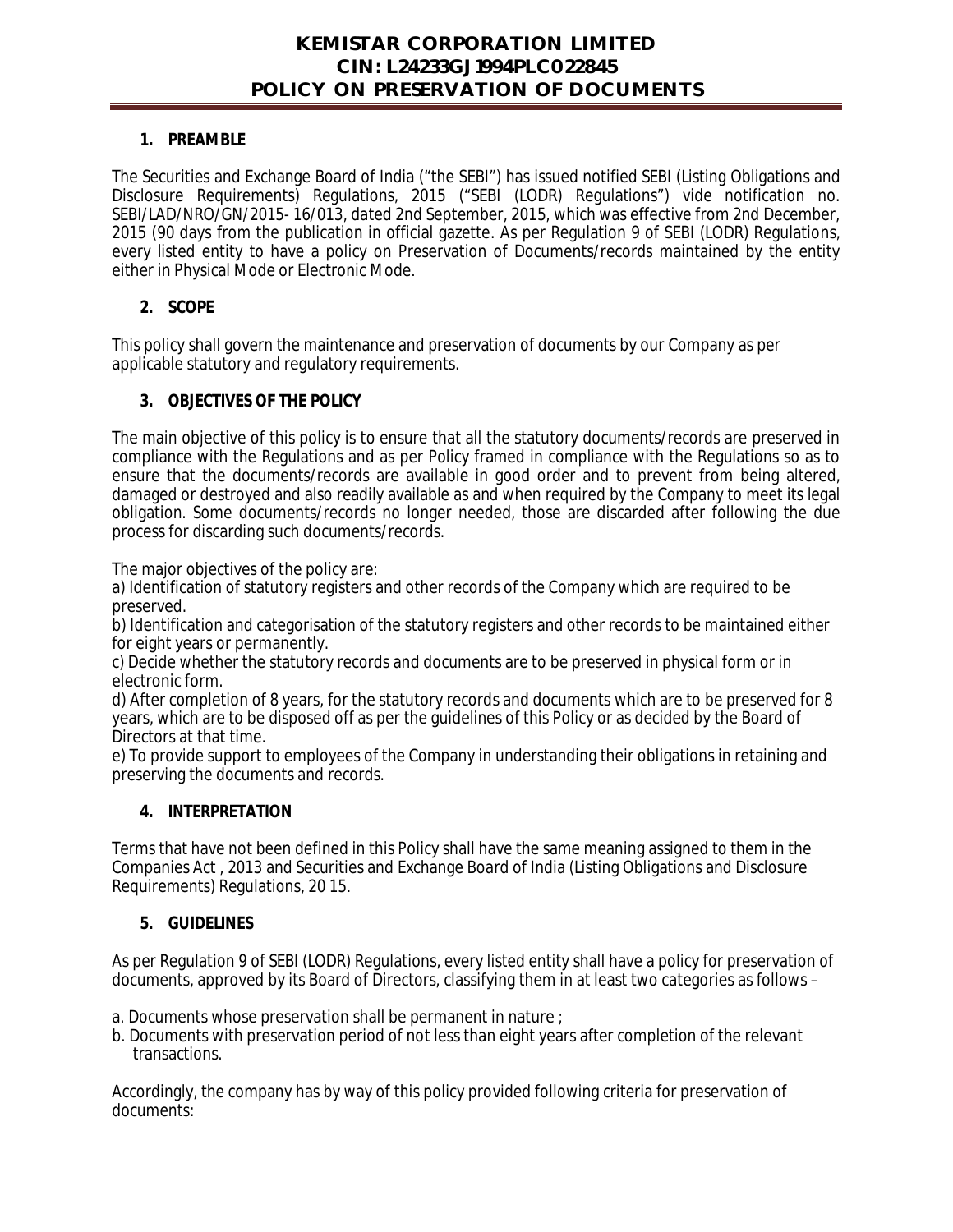- a) Documents that needs to be preserved and retained permanently;
- b) Documents that need to be preserved and retained for a period of 8 years as specified under the Companies Act, 2013 or SEBI (LODR)Regulations.
- c) Documents that need to be preserved and retained for such period as prescribed under any statute or regulation as applicable to the Company.
- d) Where there is no such requirement as per applicable law, then for such period as the documents pertains to a specific matter, Board of Directors of the Company decided upon presentation of proposal by such departmental head.

An indicative list of the Documents and the time-frame of their preservation is provided in Annexure- I.

#### **6. MODES OF PRESERVATION**

The Documents may be preserved in

a)Physical form; or b)Electronic Form.

The officials/Departmental heads of the Company are responsible to preserve the documents and records who are generally expected to observe the compliance of statutory requirements as per applicable law.

The preservation of documents should be such as to ensure that there is no tampering, alteration, destruction or anything which endangers the content, authenticity, utility or accessibility of the documents and readily available as and when required by the Company.

The preserved documents must be accessible at all reasonable times. Access may be controlled by the concerned Authorised Person who is responsible for preservation, so as to ensure integrity of the documents and prohibit unauthorized access and unauthorized usage of such documents.

- Destruction of documents

The documents of the Company which are no longer required as per the time schedule prescribed in the Annexure I may be destroyed by respective departmental head. The concerned officer may direct employees in charge from time to time to destroy the documents which are no longer required as per the documents Preservation Schedule given under Annexure-I. The details of the documents destroyed by the Company shall be recorded in the Register for Disposal of Records to be kept by the departmental head who are disposing of the documents in the format prescribed at "Annexure-II". The entries in the register shall be authenticated by the departmental head.

#### **7. POLICY REVIEW**

The Board of Directors of the Company shall have the right to review/amend the policy from time to time in compliance of law/regulation in force.

#### ANNEXURE – I

The Documents Preservation Schedule is organized as follows: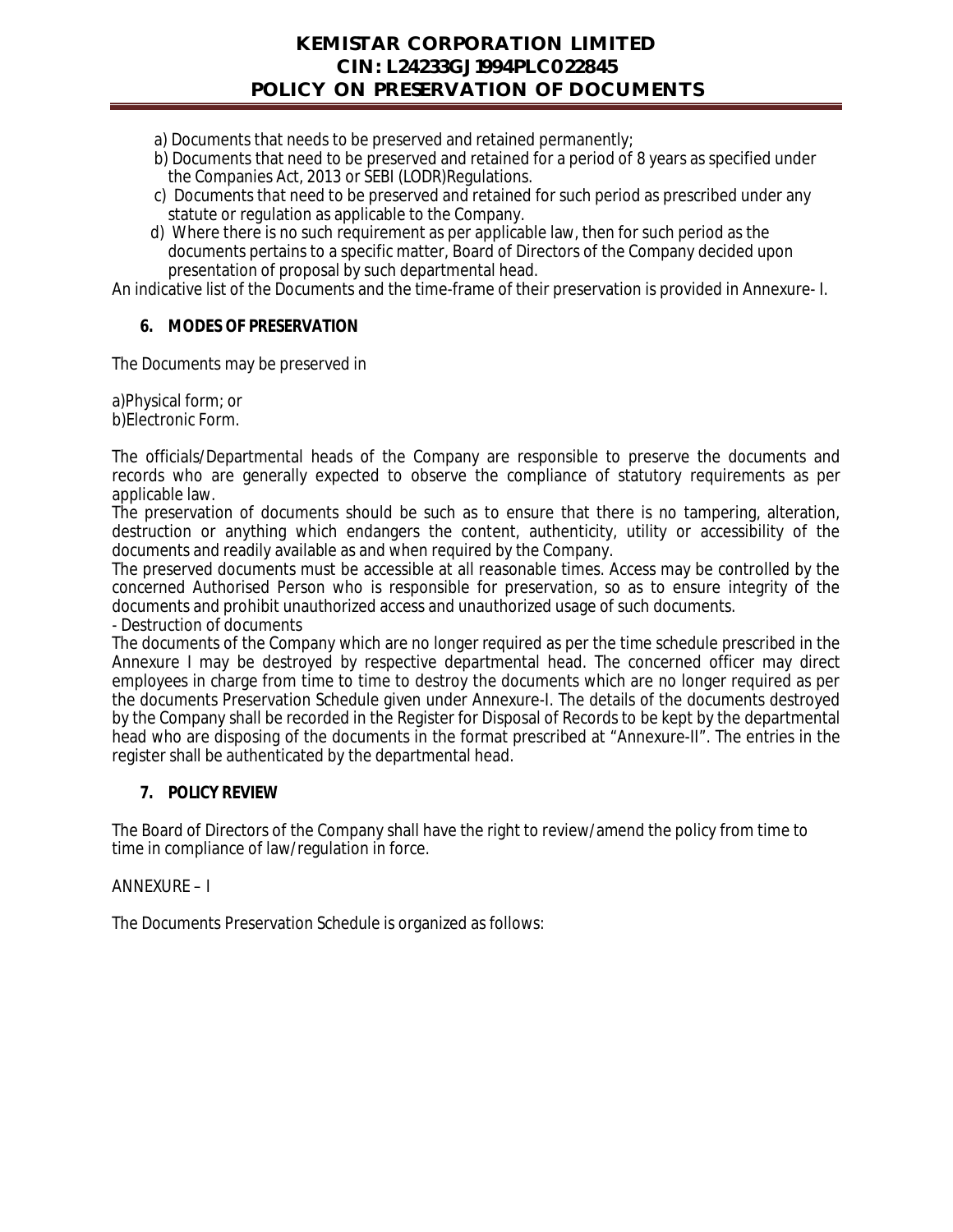## **KEMISTAR CORPORATION LIMITED CIN: L24233GJ1994PLC022845 POLICY ON PRESERVATION OF DOCUMENTS**

# **Section Topics**

| A. Corporate Records                                     |                                                                                                                    |                                                                                                                             |  |
|----------------------------------------------------------|--------------------------------------------------------------------------------------------------------------------|-----------------------------------------------------------------------------------------------------------------------------|--|
| Sr. No.                                                  | <b>Record Type Preservation</b>                                                                                    | period                                                                                                                      |  |
|                                                          | Documents to be retained permanently                                                                               |                                                                                                                             |  |
| 1                                                        | <b>Statutory Registers</b>                                                                                         | Permanent                                                                                                                   |  |
| $\overline{2}$                                           | Register of Members                                                                                                | Permanent                                                                                                                   |  |
| 3                                                        | <b>Index of Members</b>                                                                                            | Permanent                                                                                                                   |  |
| 4                                                        | <b>Licenses and Permissions</b>                                                                                    | Permanent                                                                                                                   |  |
| 5                                                        | <b>Scrutinizers Reports</b>                                                                                        | Permanent                                                                                                                   |  |
| 6                                                        | <b>Common Seal Register</b>                                                                                        | Permanent                                                                                                                   |  |
| 7                                                        | Minutes Books of Board, Committees and General<br>Meetings                                                         | Permanent                                                                                                                   |  |
| 8                                                        | Statutory Forms except for routine compliance                                                                      | Permanent                                                                                                                   |  |
|                                                          |                                                                                                                    |                                                                                                                             |  |
| Documents to be retained for a minimum period of 8 years |                                                                                                                    |                                                                                                                             |  |
| 9                                                        | <b>Annual Returns</b>                                                                                              | 8 years from thefiling with the<br>Ministry of Corporate Affairs                                                            |  |
| 10                                                       | Attendance Registers - Board, Committees and General<br>Meetings                                                   | 8 Years                                                                                                                     |  |
| 11                                                       | Office copies of Notice of General Meetings and related<br>papers                                                  | 8 Years                                                                                                                     |  |
| 12                                                       | Office copies of Notice, Agenda, Notes on Agenda and<br>other related papers of Board Meeting/Committee<br>Meeting | 8 Years                                                                                                                     |  |
|                                                          |                                                                                                                    |                                                                                                                             |  |
| <b>B. Accounts and Finance</b>                           |                                                                                                                    |                                                                                                                             |  |
| SR.No                                                    | Record Type                                                                                                        | Preservation period                                                                                                         |  |
|                                                          | Documents to be retained permanently                                                                               |                                                                                                                             |  |
| 1                                                        | <b>Annual Audit Reports and Financial Statements</b>                                                               | Permanent                                                                                                                   |  |
|                                                          |                                                                                                                    |                                                                                                                             |  |
|                                                          | Documents to be retained for a minimum period of 8 years                                                           |                                                                                                                             |  |
| $\overline{2}$                                           | Books of Accounts, Ledgers and Vouchers                                                                            | 8 years from the end of Financial<br>Year or after completion of<br>Assessment under applicable law,<br>whichever is later. |  |
| $\mathfrak{Z}$                                           | <b>Bank Statements</b>                                                                                             | 8 years                                                                                                                     |  |
| 4                                                        | <b>Investment Records</b>                                                                                          | $\overline{8}$ years                                                                                                        |  |
|                                                          | <b>Miscellaneous</b>                                                                                               |                                                                                                                             |  |
| 5                                                        | <b>Annual Plans and Budgets</b>                                                                                    | 3 years                                                                                                                     |  |
| 6                                                        | <b>Annual Plans and Budgets</b>                                                                                    | 2 years                                                                                                                     |  |
|                                                          |                                                                                                                    |                                                                                                                             |  |
| C. Tax Records                                           |                                                                                                                    |                                                                                                                             |  |
| SR .No                                                   | <b>Record Type</b>                                                                                                 | Preservation period                                                                                                         |  |
| 1                                                        | Tax Exemption and Related documents                                                                                | 8 years                                                                                                                     |  |
| $\overline{2}$                                           | Payment challans                                                                                                   | 8 years                                                                                                                     |  |
| $\overline{3}$                                           | <b>Tax Deducted at source Record</b>                                                                               | 8 years from the end of the Financial<br>Year of after completion of<br>assessment under the applicable law                 |  |